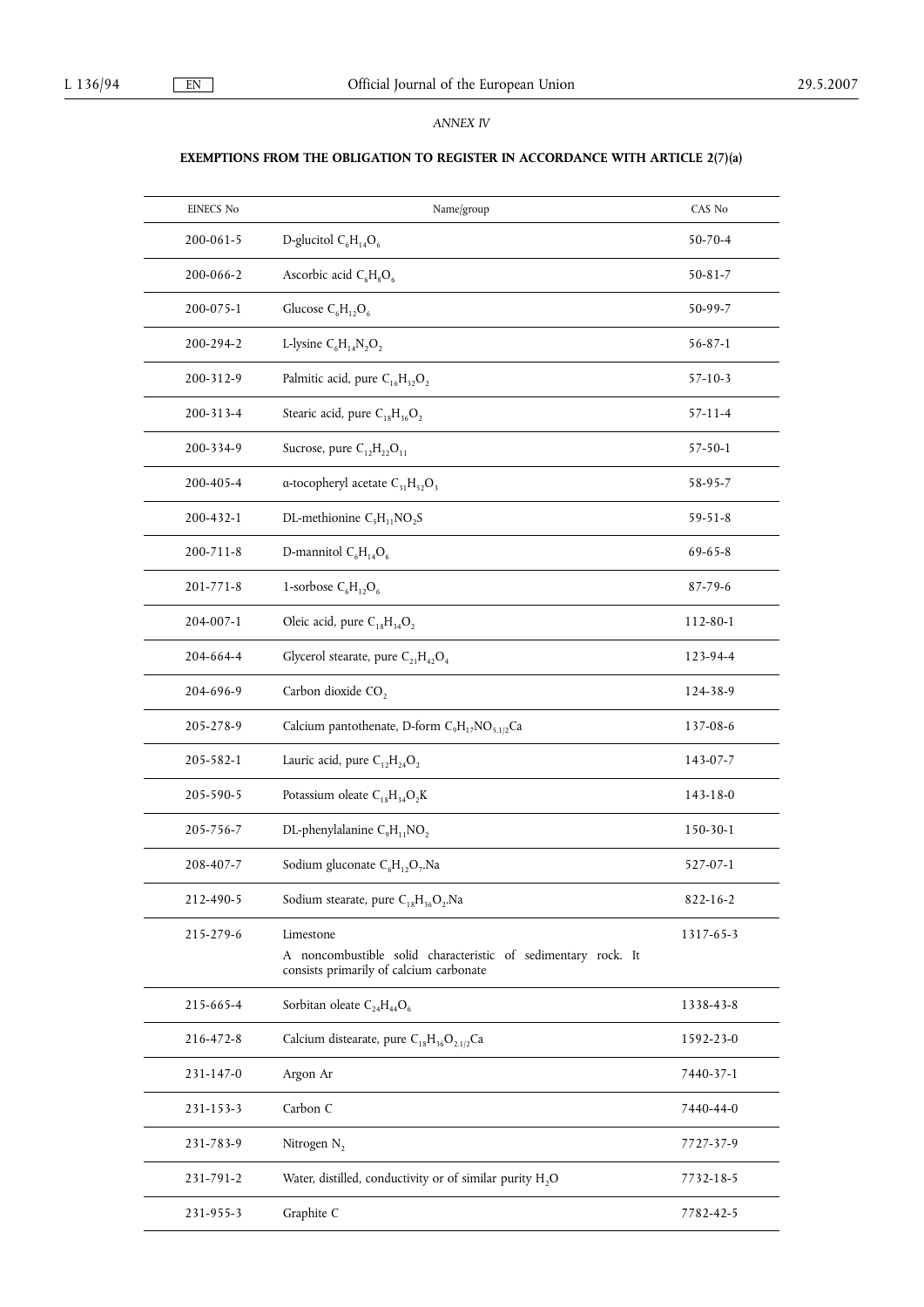| <b>EINECS No</b> | Name/group                                                                                                                                                                                                                                                               | CAS No          |
|------------------|--------------------------------------------------------------------------------------------------------------------------------------------------------------------------------------------------------------------------------------------------------------------------|-----------------|
| 232-273-9        | Sunflower oil<br>Extractives and their physically modified derivatives. It consists<br>primarily of the glycerides of the fatty acids linoleic, and oleic.<br>(Helianthus annuus, Compositae).                                                                           | 8001-21-6       |
| 232-274-4        | Soybean oil<br>Extractives and their physically modified derivatives. It consists<br>primarily of the glycerides of the fatty acids linoleic, oleic, palmitic<br>and stearic (Soja hispida, Leguminosae).                                                                | 8001-22-7       |
| 232-276-5        | Safflower oil<br>Extractives and their physically modified derivatives. It consists<br>primarily of the glycerides of the fatty acid linoleic (Carthamus tinc-<br>torius, Compositae).                                                                                   | 8001-23-8       |
| 232-278-6        | Linseed oil<br>Extractives and their physically modified derivatives. It consists<br>primarily of the glycerides of the fatty acids linoleic, linolenic and<br>oleic (Linum usitatissimum, Linaceae).                                                                    | $8001 - 26 - 1$ |
| 232-281-2        | Corn oil<br>Extractives and their physically modified derivatives. It consists<br>primarily of the glycerides of the fatty acids linoleic, oleic, palmitic<br>and stearic. (Zea mays, Gramineae).                                                                        | 8001-30-7       |
| 232-293-8        | Castor Oil<br>Extractives and their physically modified derivatives. It consists<br>primarily of the glycerides of the fatty acid ricinoleic (Ricinus<br>communis, Euphorbiaceae).                                                                                       | 8001-79-4       |
| 232-299-0        | Rape oil<br>Extractives and their physically modified derivatives. It consists<br>primarily of the glycerides of the fatty acids erucic, linoleic and oleic<br>(Brassica napus, Cruciferae).                                                                             | 8002-13-9       |
| 232-307-2        | Lecithins<br>The complex combination of diglycerides of fatty acids linked to the<br>choline ester of phosphoric acid.                                                                                                                                                   | 8002-43-5       |
| 232-436-4        | Syrups, hydrolyzed starch<br>A complex combination obtained by the hydrolysis of cornstarch by<br>the action of acids or enzymes. It consists primarily of d-glucose,<br>maltose and maltodextrins.                                                                      | 8029-43-4       |
| 232-442-7        | Tallow, hydrogenated                                                                                                                                                                                                                                                     | 8030-12-4       |
| 232-675-4        | Dextrin                                                                                                                                                                                                                                                                  | 9004-53-9       |
| 232-679-6        | Starch<br>High-polymeric carbohydrate material usually derived form cereal<br>grains such as corn, wheat and sorghum, and from roots and tubers<br>such as potatoes and tapioca. Includes starch which has been prege-<br>latinised by heating in the presence of water. | 9005-25-8       |
| 232-940-4        | Maltodextrin                                                                                                                                                                                                                                                             | 9050-36-6       |
| 234-328-2        | Vitamin A                                                                                                                                                                                                                                                                | 11103-57-4      |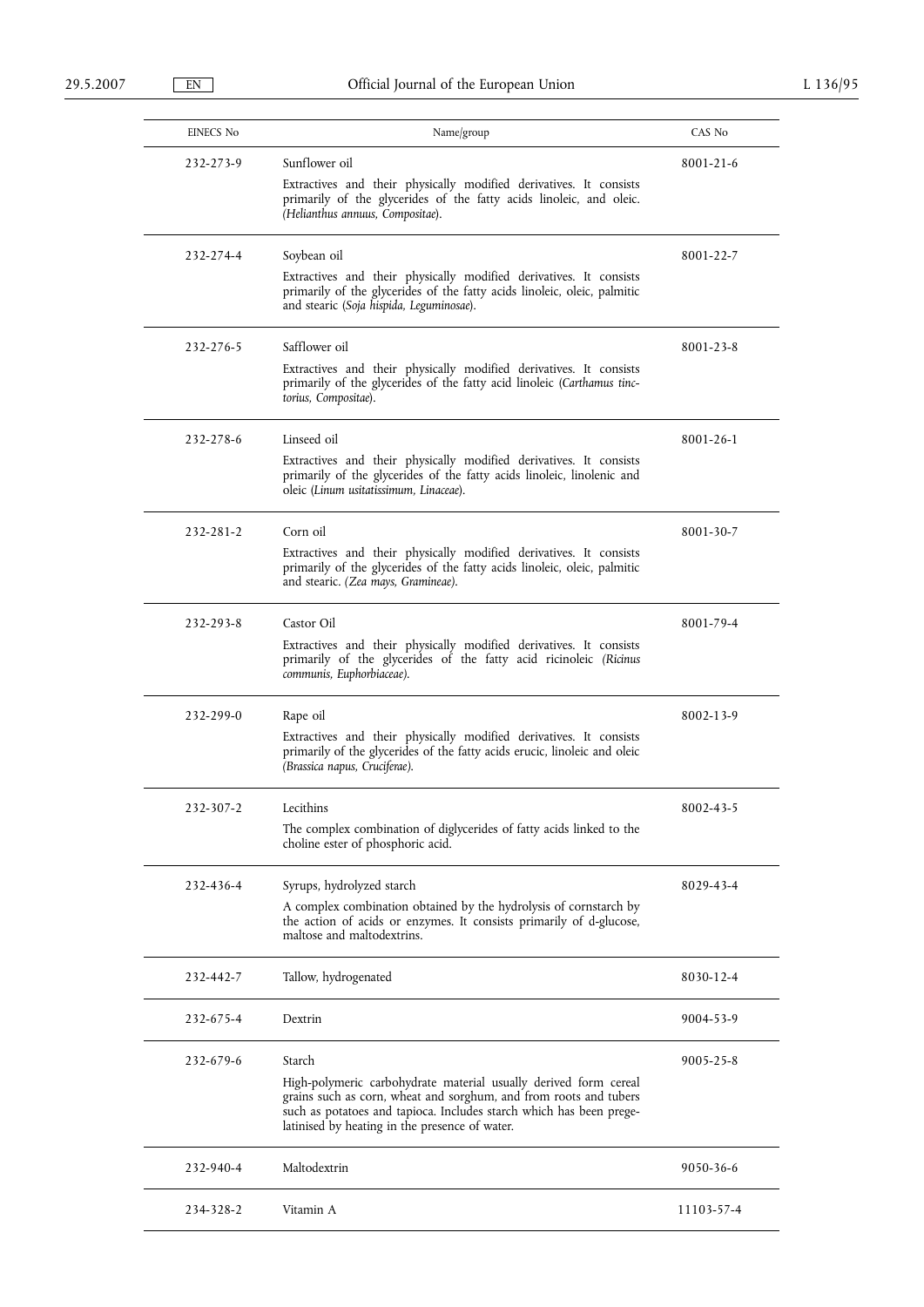| EINECS No | Name/group                                                                                                                                                                                                                                                    | CAS No     |
|-----------|---------------------------------------------------------------------------------------------------------------------------------------------------------------------------------------------------------------------------------------------------------------|------------|
| 238-976-7 | Sodium D-gluconate $C_6H_{12}O_7$ .xNa                                                                                                                                                                                                                        | 14906-97-9 |
| 248-027-9 | D-glucitol monostearate $C_{24}H_{48}O_7$                                                                                                                                                                                                                     | 26836-47-5 |
| 262-988-1 | Fatty acids, coco, Me esters                                                                                                                                                                                                                                  | 61788-59-8 |
| 262-989-7 | Fatty acids, tallow, Me esters                                                                                                                                                                                                                                | 61788-61-2 |
| 263-060-9 | Fatty acids, castor-oil                                                                                                                                                                                                                                       | 61789-44-4 |
| 263-129-3 | Fatty acids, tallow                                                                                                                                                                                                                                           | 61790-37-2 |
| 265-995-8 | Cellulose Pulp                                                                                                                                                                                                                                                | 65996-61-4 |
| 266-925-9 | Fatty acids, $C_{12-18}$<br>This substance is identified by SDA Substance Name: $C_{12}$ , $C_{18}$ alkyl<br>carboxylic acid and SDA Reporting No: 16-005-00.                                                                                                 | 67701-01-3 |
| 266-928-5 | Fatty acids $C_{16-18}$<br>This substance is identified by SDA Substance Name: $C_{16} - C_{18}$ alkyl<br>carboxylic acid and SDA Reporting No: 19-005-00.                                                                                                    | 67701-03-5 |
| 266-929-0 | Fatty acids, $C_{8-18}$ and $C_{18}$ -unsaturated<br>This substance is identified by SDA Substance Name: $C_8$ - $C_{18}$ and $C_{18}$<br>unsaturated alkyl carboxylic acid and SDA Reporting No: 01-005-00.                                                  | 67701-05-7 |
| 266-930-6 | Fatty acids, $C_{14-18}$ and $C_{16-18}$ -unsaturated<br>This substance is identified by SDA Substance Name: $C_{14}$ - $C_{18}$ and<br>$C_{16}$ - $C_{18}$ unsaturated alkyl carboxylic acid and SDA Reporting No: 04-<br>005-00.                            | 67701-06-8 |
| 266-932-7 | Fatty acids, $C_{16}$ - $C_{18}$ and $C_{18}$ -unsaturated<br>This substance is identified by SDA Substance Name: $C_{16}$ - $C_{18}$ and $C_{18}$<br>unsaturated alkyl carboxylic acid and SDA Reporting No: 11-005-00.                                      | 67701-08-0 |
| 266-948-4 | Glycerides, $C_{16-18}$ and $C_{18}$ -unsaturated<br>This substance is identified by SDA Substance Name: $C_{16}$ - $C_{18}$ and $C_{18}$<br>unsaturated trialkyl glyceride and SDA Reporting No: 11-001-00.                                                  | 67701-30-8 |
| 267-007-0 | Fatty acids, $C_{14-18}$ and $C_{16-18}$ -unsaturated., Me esters<br>This substance is identified by SDA Substance Name: $C_{14}$ - $C_{18}$ and<br>$C_{16}$ - $C_{18}$ unsaturated alkyl carboxylic acid methyl ester and SDA Reporting<br>No: $04-010-00$ . | 67762-26-9 |
| 267-013-3 | Fatty acids, $C_{6-12}$<br>This substance is identified by SDA Substance Name: $C_6 - C_{12}$ alkyl<br>carboxylic acid and SDA Reporting No: 13-005-00.                                                                                                       | 67762-36-1 |